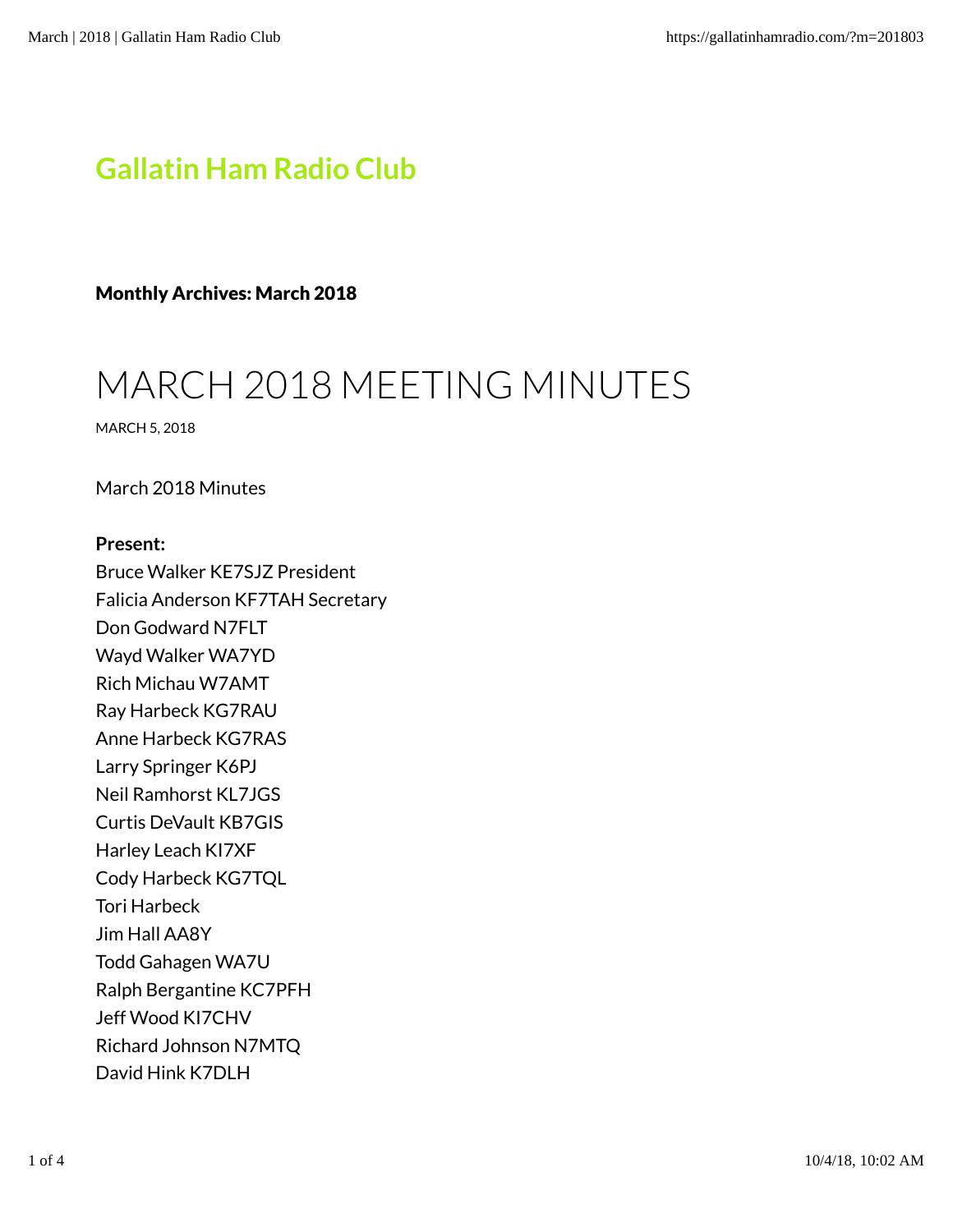David Hohmann AG7DF Todd Freitag KC2UTT Jerry Gregoire KD7WLX

Call to Order: Bruce Walker KE7SJZ called the meeting to order @7:00 PM. Followed by introductions

Minutes: Accepted with minor changes

Treasurer's report: Beginning Balance of \$1,951.45; collected \$20 in dues and paid out \$320 for insurance. Ending balance of \$1,651.45

Ham test: Harley Leach KI7XF- Saturday, March 3rd. About 20 test takers are expected ERA: Needs Money!

-Bridger Building; the lease was delivered to the county; so the legals can be approved. The building is expected to be done by August

-A lot of repeater work has been done

-Hytera USA check in is at 8:30pm

SAR: Don Godward N7FLT: One head injury and one call for a missing man in Big Sky. Curtis DeVault KB7GIS helped out with mapping on a Flathead search

88 Net: Wayd Walker WA7YD- Record check-ins, 16 last week with Neil Ramhorst KL7JGS -There are controllers for each week now

Foxhunt:

HF:

# MSU Ham;

Club:

Class: Larry Springer K6PJ-Two sessions were run with a rough count of 12 to 15 takers

# Old Business:

- Gardiner/Livingston/Paradise Valley repeater:
- Website Updates: David Hohmann AG7DF-continuous updates are being made to pages; meeting, contact, silent key, field day, Elmer and podcast pages. A DMR page will be added with the help of Todd Gahagen WA7U and Neil Ramhorst KL7JGS
- HOA Bill: Still in progress
- 2018 Dues are due (information on the bottom of the page)
- o MRLA dues are needed to keep it up and running

#### New Business:

• ARRL is petitioning the FCC for technicians to gain access to limited HF frequencies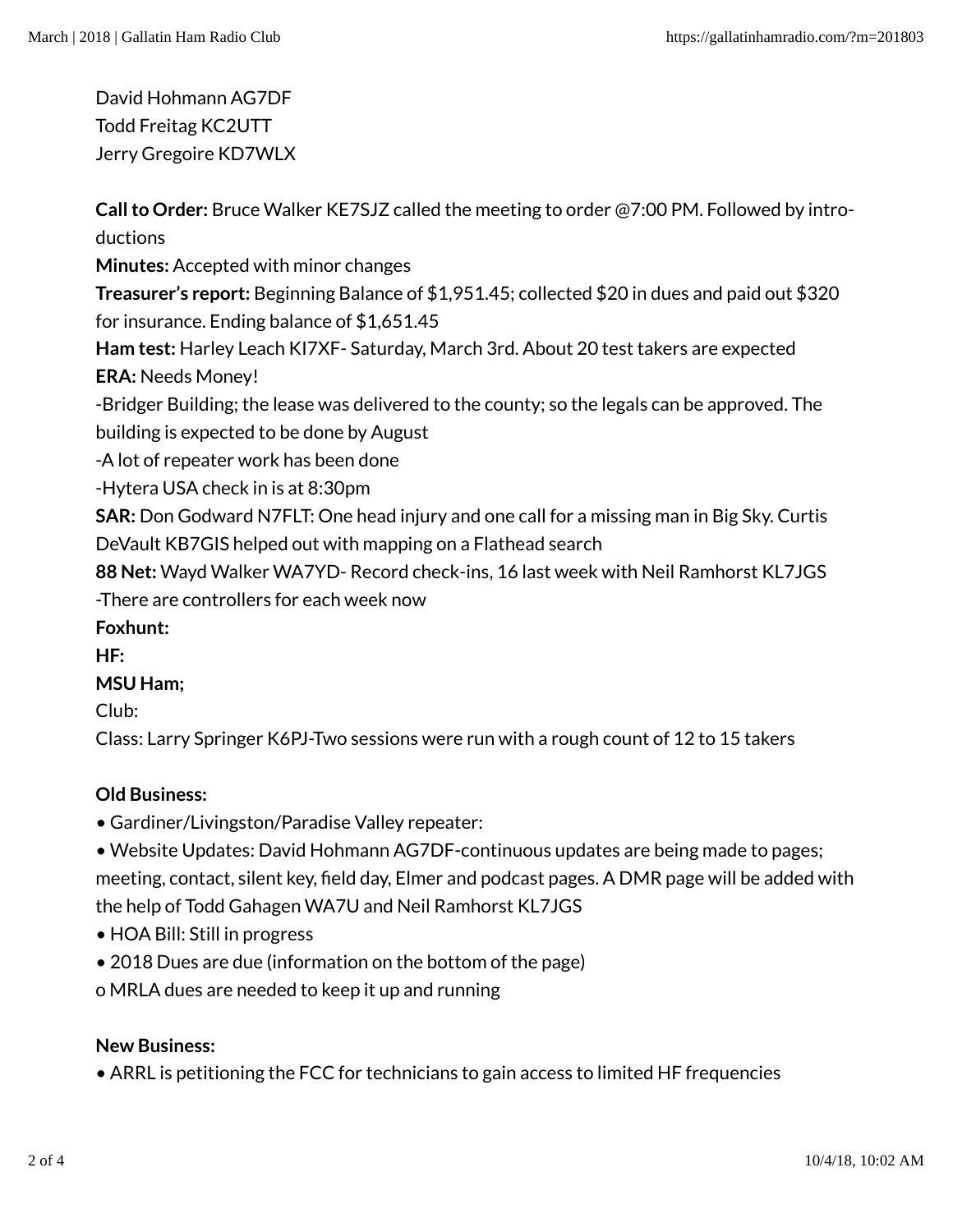#### Announcements/Reminders:

- Glacier Waterton Ham Fest-July 19-22, 2018
- Saturday; State Sponsor Emergency Response from 9-noon, 3.910k, 88 analog, DMR

Meeting Adjourned @ 7:40 PM

Presentation: Harley Leach KI7XF- Bomb Threat at the Sacajawea Middle School "show and tell"

Minutes respectfully submitted by Falicia Anderson KF7TAH

#### W7ED Club Information:

Gallatin Ham Radio Club address: GHRC, PO Box 4381, Bozeman, MT, 59772 W7ED Website: gallatinhamradio.com Facebook: Montana Ham Radio Email group (yahoo group)/Reflector: w7ed@yahoo.com

#### Yearly Due Information:

-GHRC Dues; \$10 for student, \$20 for single member, \$25 for family. Please give check or cash to Eric Anderson AC7V GHRC Treasurer, there is no PayPal account at this time

– ERA Dues; Suggested annual \$30, can be paid online with PayPal or given to Ray Harbeck KG7RAU ERA President

-MRLA Dues; can be paid to Harley Leach KI7XF

# GHRC 2018 EVENTS Schedule

- Bridger Ridge Run-August
- o Control- Ralph Bergantine KC7PFH
- o Start-Bruce Walker KE7SJZ
- o Baldy-Eric Anderson AC7V
- o Bridger- Neil Ramhorst KL7JGS (still need 2 more volunteers here)
- o Ross- Jerry Gregoire KD7WLX
- o Finish-Falicia Anderson KF7TAH
- Belgrade Fall Fest-September